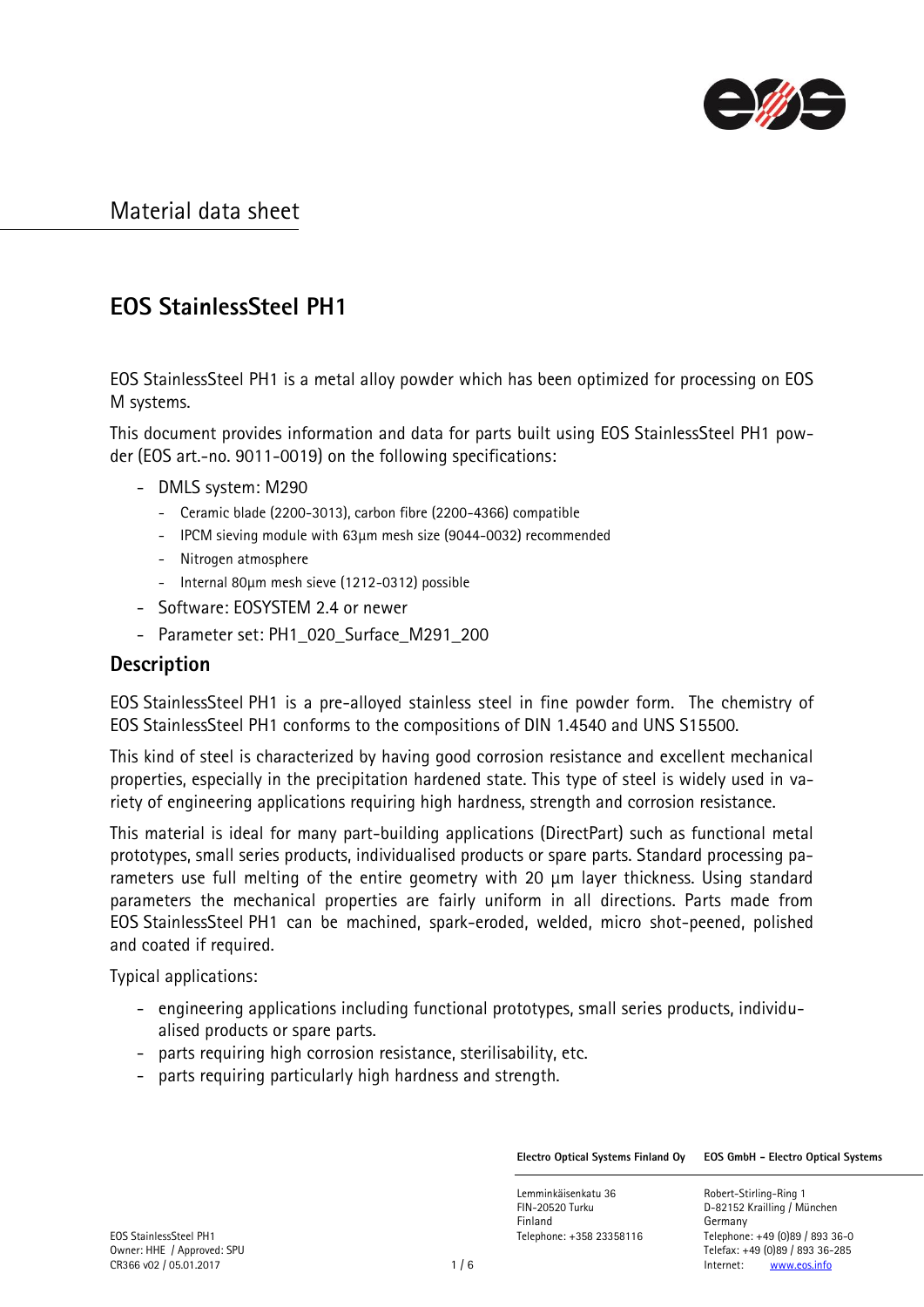

### Technical Data

#### Powder properties

#### Material composition

|                    | Element      |      | Min [wt.-%] Max [wt.-%] |
|--------------------|--------------|------|-------------------------|
|                    | Cr           | 14.0 | 15.5                    |
|                    | Ni           | 3.5  | 5.5                     |
|                    | Cu           | 2.5  | 4.5                     |
|                    | Mn           |      | 1.00                    |
|                    | Si           |      | 1.00                    |
|                    | $\mathsf{C}$ |      | 0.07                    |
|                    | Mo           |      | 0.5                     |
|                    | Nb           | 0.15 | 0.45                    |
| Max. particle size |              |      |                         |

Particles  $\geq 63\mu$ m [1] 0.5 wt.-%

[1] Sieve analysis according to DIN ISO 4497 or ASTM B214.

Electro Optical Systems Finland Oy EOS GmbH - Electro Optical Systems

Lemminkäisenkatu 36 Robert-Stirling-Ring 1<br>FIN-20520 Turku 1988 Robert-Stirling / Mi FIN-20520 Turku D-82152 Krailling / München Finland Germany<br>Telephone: +358 23358116 Telephone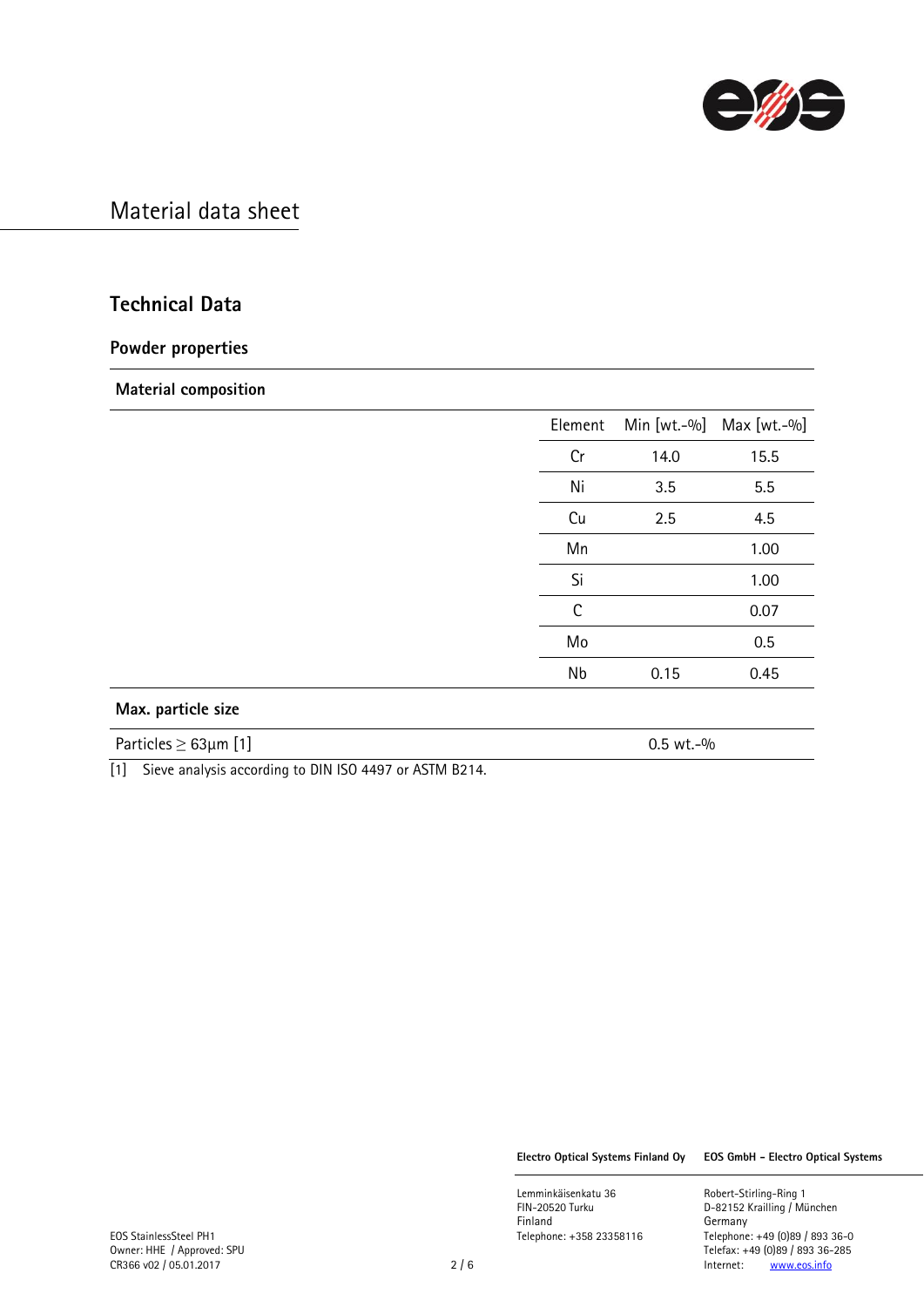

| General process data                 |                                                                                    |
|--------------------------------------|------------------------------------------------------------------------------------|
| Layer thickness                      | $20 \mu m$                                                                         |
|                                      | 0.8 mil.                                                                           |
| Typical achievable part accuracy [2] |                                                                                    |
| - small parts                        | $± 20 - 50 \mu m$<br>$0.8 - 2.0$ mil                                               |
| - large parts                        | $\pm$ 0.2 %                                                                        |
| Volume rate [3]                      | ~2.0 mm <sup>3</sup> /s (~7.0cm <sup>3</sup> /h)<br>$\sim$ 0.40 in <sup>3</sup> /h |
| Min. wall thickness [4]              | $\sim$ 0.4 mm<br>$\sim 0.016$ in                                                   |

[2] Based on users' experience of dimensional accuracy for typical geometries, e.g.  $\pm$  20  $\mu$ m when parameters can be optimized for a certain class of parts or  $\pm$  50 µm when building a new kind of geometry for the first time.

[3] The volume rate is a measure of build speed during laser exposure of the skin area. The total build speed depends on this volume rate and many other factors such as exposure parameters of contours, supports, up and downskin, recoating time, Home-In or LPM settings.

[4] Mechanical stability is dependent on geometry (wall height etc.) and application

Electro Optical Systems Finland Oy EOS GmbH - Electro Optical Systems

D-82152 Krailling / München

Lemminkäisenkatu 36 **Robert-Stirling-Ring 1**<br>FIN-20520 Turku **1988 ELE**D-82152 Krailling / Mi Finland Germany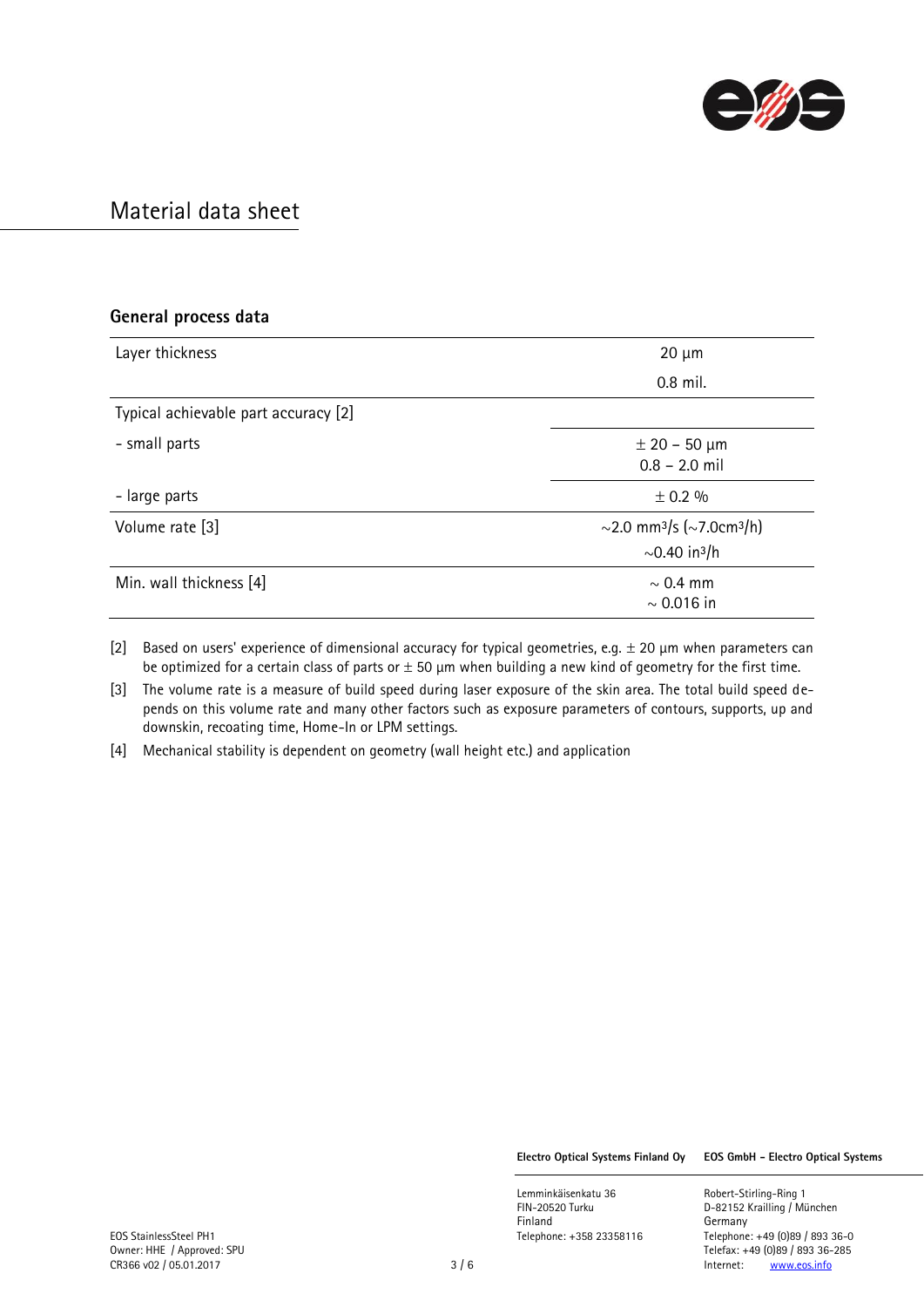

### Physical and chemical properties of parts

| Part density [5]                          | $\sim$ 7.7 g/cm <sup>3</sup>                                                                                          |
|-------------------------------------------|-----------------------------------------------------------------------------------------------------------------------|
|                                           | $\sim$ 0.27 lb/in <sup>3</sup>                                                                                        |
| Relative density with standard parameters | approx. 100 %                                                                                                         |
| Surface roughness after shot peening [6]  |                                                                                                                       |
| - after shot-peening                      | $\text{Ra} \sim 5.0 \text{ }\mu\text{m}$ , Rz $\sim 25.0 \text{ }\mu\text{m}$<br>Ra $\sim$ 0.2 mil, Rz $\sim$ 1.0 mil |
| - after polishing                         | $Rz$ up to $< 0.5$ µm<br>(can be very finely polished)                                                                |

[5] Weighing in air and water according to ISO 3369.

[6] Measurement according to ISO 4287. The numbers were measured at the horizontal (up-facing) and all vertical surfaces of test cubes. Due to the layerwise building the roughness strongly depends on the orientation of the surface, for example sloping and curved surfaces exhibit a stair-step effect.

Electro Optical Systems Finland Oy EOS GmbH - Electro Optical Systems

D-82152 Krailling / München

Lemminkäisenkatu 36 Robert-Stirling-Ring 1<br>FIN-20520 Turku 1988 Robert-Stirling / Mi Finland Germany<br>Telephone: +358 23358116 Telephone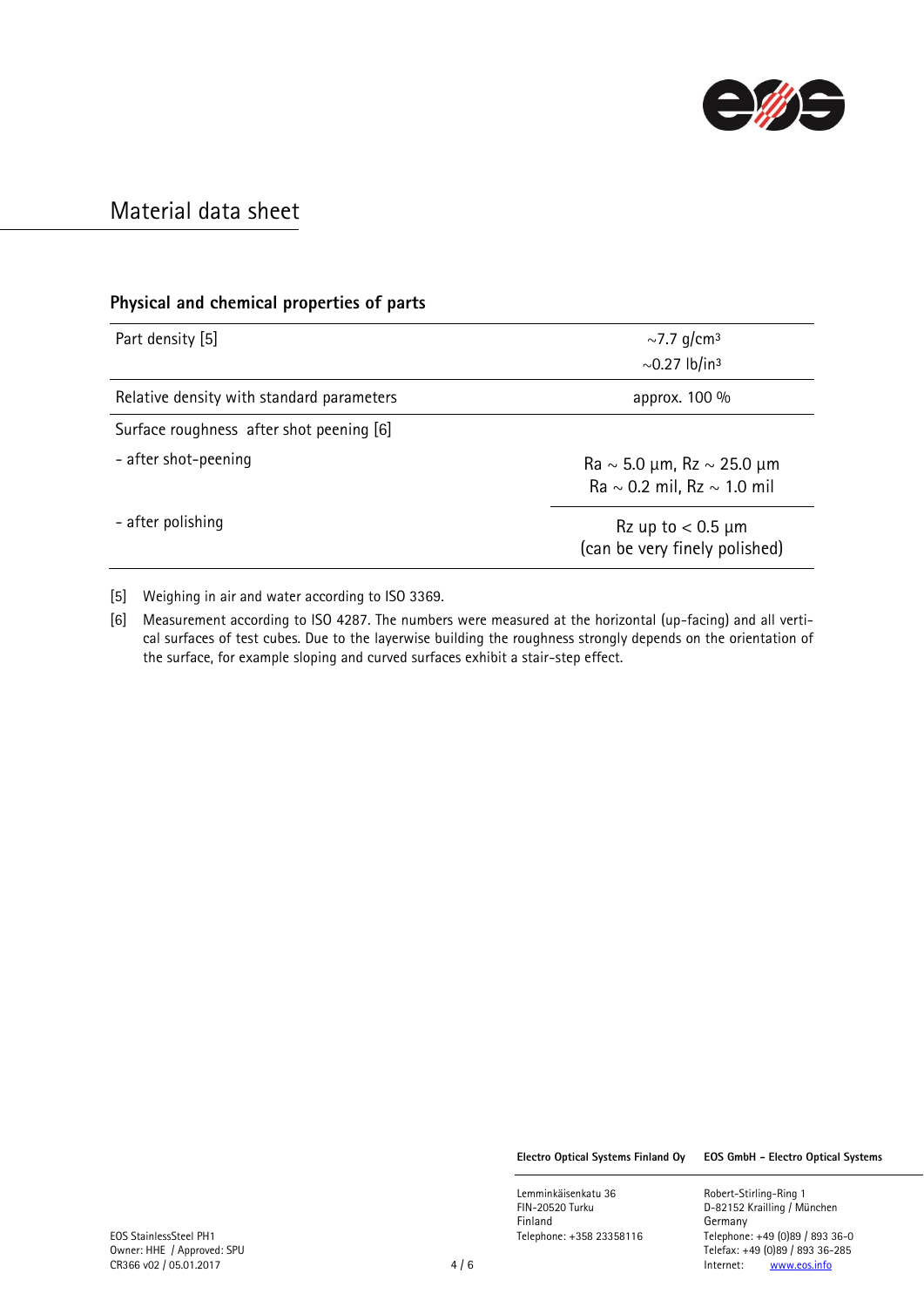

#### Tensile data at room temperature [7]

|                                | As built          | Heat treated [9]             |
|--------------------------------|-------------------|------------------------------|
|                                |                   | (mod H900 heat treatment)    |
| Ultimate tensile strength      |                   |                              |
| - in horizontal direction (XY) | 1200 ± 50 MPa     | min. 1350 MPa                |
|                                |                   | (typical 1450 $\pm$ 100 MPa) |
| - in vertical direction (Z)    | 1200 $\pm$ 50 MPa | min. 1340 MPa                |
|                                |                   | (typical $1440 \pm 100$ MPa) |
| Yield strength (Rp 0.2 %)      |                   |                              |
| - in horizontal direction (XY) | 1025 $\pm$ 85 MPa | min. 1250 MPa                |
|                                |                   | (typical 1350 $\pm$ 100 MPa) |
| - in vertical direction (Z)    | 930 $\pm$ 75 MPa  | min. 1200 MPa                |
|                                |                   | (typical 1300 $\pm$ 100 MPa) |
| Elongation at break            |                   |                              |
| - in horizontal direction (XY) | 17 % $\pm$ 4 %    | min 10 %                     |
|                                |                   | (typical 15 % $\pm$ 3 %)     |
| - in vertical direction (Z)    | $14\% \pm 4\%$    | min 10 %                     |
|                                |                   | (typical 13 % $\pm$ 3 %)     |
| Hardness [8]                   |                   |                              |
| - as built                     |                   | min 40 HRC                   |
|                                |                   | (typical 43 HRC)             |

[7] Mechanical testing according to ISO 6892:1998(E) Annex C, proportional test pieces, Diameter of the neck area 5mm, original gauge length 25mm, test pieces built in 20µm layer-thickness.

[8] Rockwell C (HRC) hardness measurement according to DIN EN ISO 6508-1. Note that depending on the measurement method used, the measured hardness value can be dependent on the surface roughness and can be lower than the real hardness. To avoid inaccurate results, hardness should be measured on a polished surface.

[9] Mechanical properties are expressed as minimum values to indicate that mechanical properties exceed the min requirements of material specification standards such as ASTM A564-04 (XM12), ASTM A693-06 (XM12). Hardening of EOS StainlessSteel PH1 done using modified H900 heat treatment (soaking time at precipitation hardening temperature 525°C elongated for 4 hours).

Electro Optical Systems Finland Oy EOS GmbH - Electro Optical Systems

Lemminkäisenkatu 36 Robert-Stirling-Ring 1 FIN-20520 Turku D-82152 Krailling / München Finland Germany

EOS StainlessSteel PH1 Telephone: +358 23358116 Telephone: +49 (0)89 / 893 36-0 Telefax: +49 (0)89 / 893 36-285<br>5 / 6 <br>Telefax: +49 (0)89 / 893 36-285<br>Internet: www.eos.info